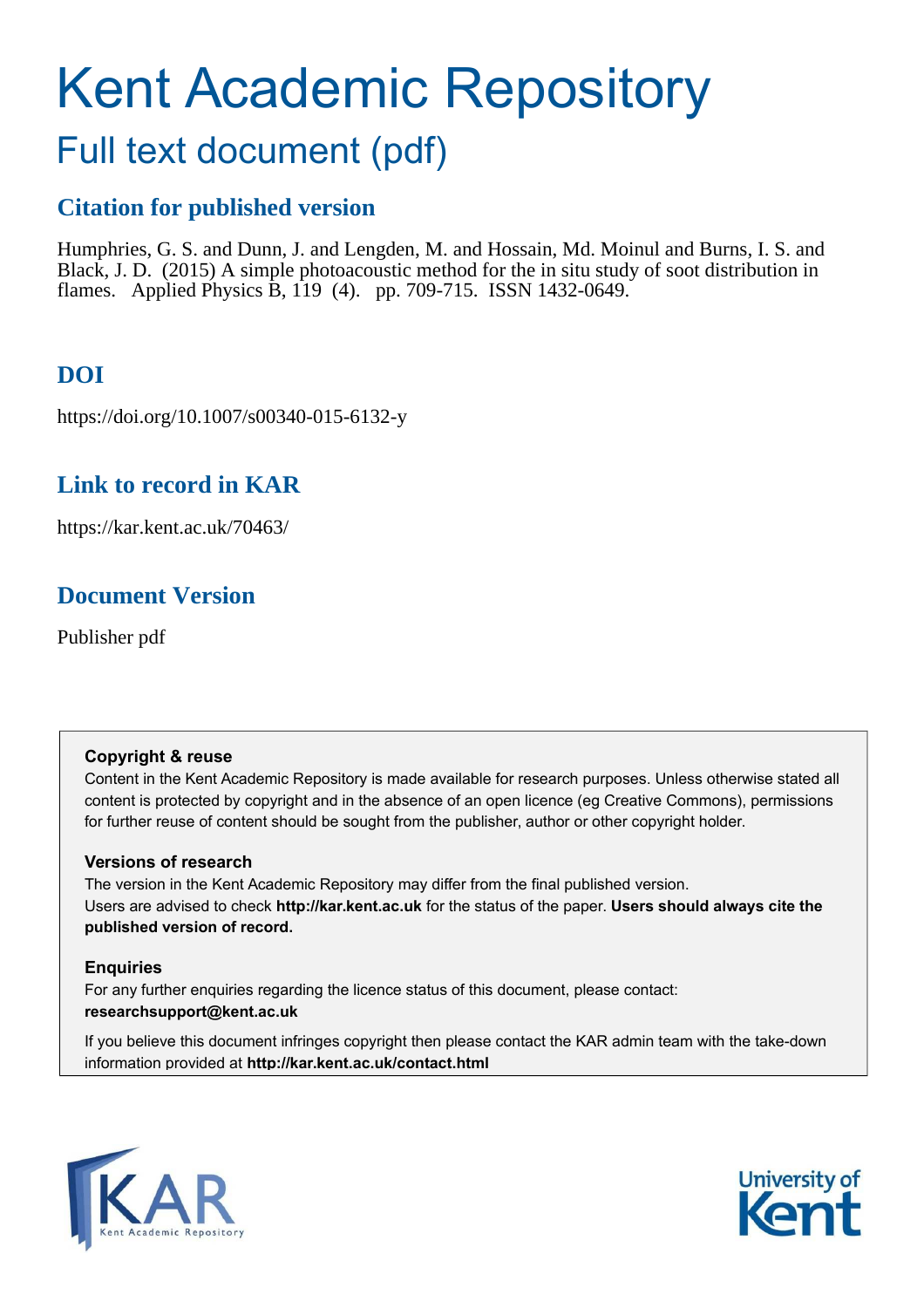

## **A simple photoacoustic method for the in situ study of soot distribution in flames**

G. S. Humphries<sup>1,2</sup>  $\cdot$  J. Dunn<sup>1</sup>  $\cdot$  M. M. Hossain<sup>1</sup>  $\cdot$  M. Lengden<sup>2</sup>  $\cdot$  I. S. Burns<sup>1</sup>  $\cdot$ **J. D. Black<sup>1</sup>**

Received: 14 November 2014 / Accepted: 11 April 2015 / Published online: 13 May 2015 © The Author(s) 2015. This article is published with open access at Springerlink.com

**Abstract** This paper presents a simple photoacoustic technique capable of quantifying soot volume fraction across a range of flame conditions. The output of a highpower (30 W) 808-nm cw-diode laser was modulated in order to generate an acoustic pressure wave via laser heating of soot within the flame. The generated pressure wave was detected using a micro-electro-mechanical microphone mounted close to a porous-plug flat-flame burner. Measurements were taken using the photoacoustic technique in flames of three different equivalence ratios and were compared to laser-induced incandescence. The results presented here show good agreement between the two techniques and show the potential of the photoacoustic method as a way to measure soot volume fraction profiles in this type of flame. We discuss the potential to implement this technique with much lower laser power than was used in the experiments presented here.

### **1 Introduction**

Soot and condensed-phase hydrocarbons generated by the incomplete combustion of organic fuels have recently been shown to be a significant contributing factor in global climate change [\[1](#page-6-12)]. Atmospheric soot levels have also been shown to have detrimental effects on health [[2\]](#page-6-13). The development of accurate measurement techniques for the study

 $\boxtimes$  I. S. Burns iain.burns@strath.ac.uk

2 Department of Electronic and Electrical Engineering, University of Strathclyde, Glasgow G1 1XW, UK

<span id="page-1-0"></span>of soot formation during combustion is a key step in developing soot reduction strategies [\[3](#page-6-0), [4](#page-6-1)].

Optical measurement techniques are ideally suited for combustion environments because they generally cause negligible perturbation to the combustion process. One of the most widely used optical techniques for the study of particulate matter in flames is laser-induced incandescence (LII). Typical LII experimental schemes use a high-power pulsed laser source (such as a solid-state Nd:YAG laser) [\[5](#page-6-2)] to heat the soot particles. The resulting thermal emission is then detected, usually over a narrow range of wavelengths selected using either a system of optical filters [[6\]](#page-6-3) or a monochromator [[7\]](#page-6-4). The peak signal level provides a measure of the relative soot volume fraction. The absolute soot volume fraction is found either by calibration based on optical extinction measurements [\[8](#page-6-5), [9](#page-6-6)] or by a two-colour approach in which a second filtered detector collects light from the same measurement volume, and the ratio of signals is used to determine the peak particle temperature [[10,](#page-6-7) [11](#page-6-8)]. A feature of this type of experimental set-up is that a high-power pulsed laser source and relatively fast photodetectors or intensified cameras are required.

Photoacoustic (PA) detection has been used to make highly sensitive laser absorption measurements in a number of applications, such as IR spectroscopy [\[12](#page-6-9)]. The principle of photoacoustic detection of particles is that absorption of the incident laser energy leads to an increase in the temperature of the particle. Heat is transferred from the particles to the surrounding gas, resulting in the expansion of the gas [[13\]](#page-6-10). A change in laser intensity leads to a change in the rate of heat transfer, and an acoustic pressure wave can therefore be established by modulating the intensity of the laser [[14\]](#page-6-11). The pressure wave can be detected using a microphone, and its amplitude measured using a lock-in amplifier. This method of detection has a further advantage

<sup>1</sup> Department of Chemical and Process Engineering, University of Strathclyde, Glasgow G1 1XJ, UK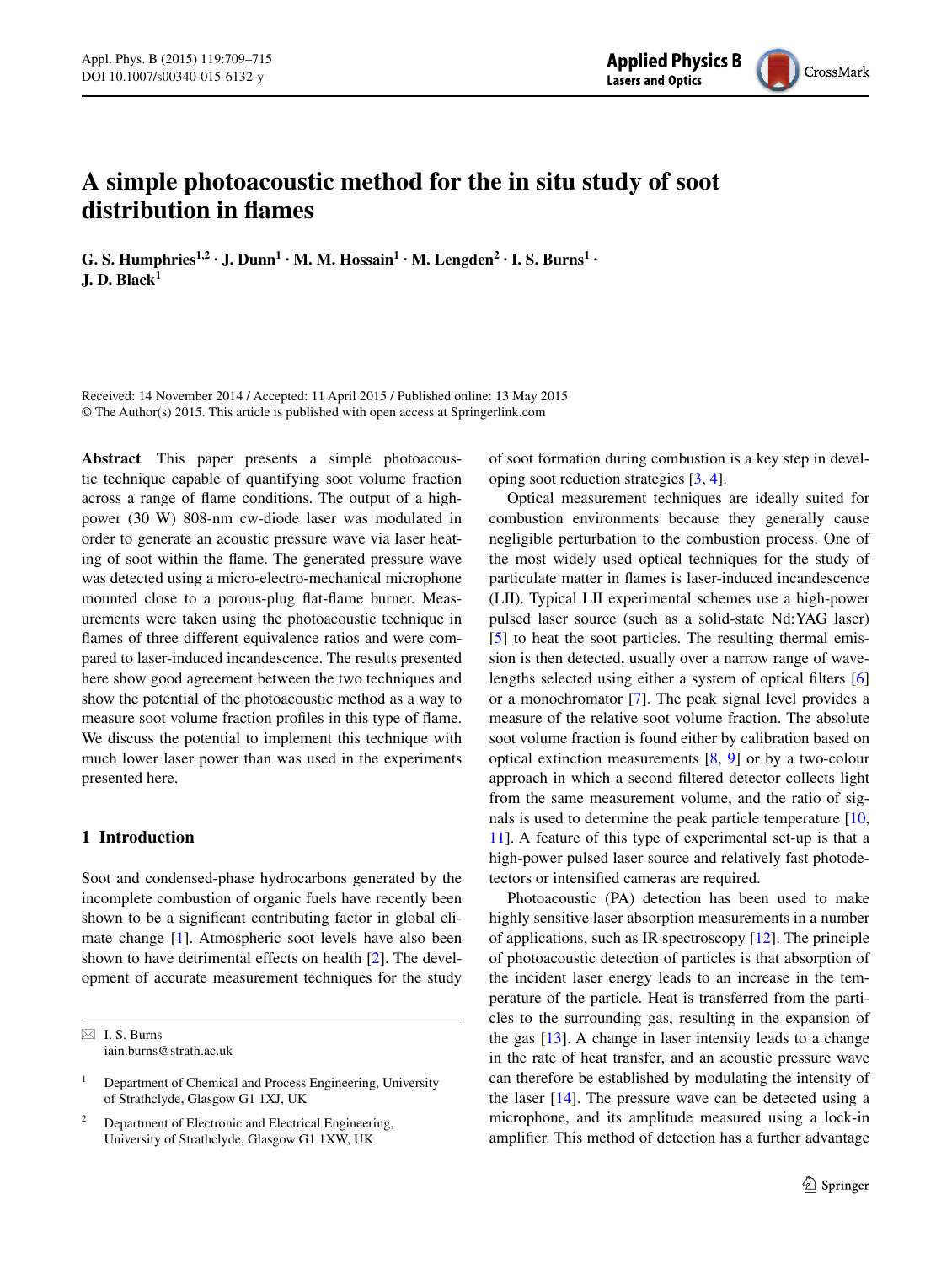over purely optical systems, in that it is immune from any interference from background radiation, since the photoacoustic signal gives a direct measurement of the proportion of light absorbed [[15\]](#page-6-14). Photoacoustic detection using acoustically resonant cells has been applied to quantify low concentrations of particulate matter in ambient air [[16\]](#page-6-15) and in vehicle exhaust emissions [\[17](#page-6-16)], but there have been few applications of photoacoustic detection to flames or combustion processes.

The use of an acoustically resonant cell provides amplification of the acoustic signal which yields higher sensitivity without increasing the laser power or modulation depth. One of the disadvantages of this approach is that the modulation frequency of the laser must match an acoustic resonant mode of the cell. This limitation, however, can be overcome by careful cell design [[18\]](#page-6-17). Construction of a high-quality acoustic resonant cell around a burner would be difficult as the acoustic resonance is hampered by temperature gradients in and around the flame. Using a photoacoustic detection scheme without such a cell requires a significantly higher laser power to achieve equivalent sensitivity [\[19](#page-6-18)]. There have been a few studies using a flashlamp-pumped dye laser with photoacoustic detection, measuring sodium seeded in a flame by scanning the dye laser through the sodium D-line absorption [[20\]](#page-6-19) and measuring low concentrations of  $NO<sub>2</sub>$  in a flame [[21\]](#page-6-20). Rose and Gupta used related methods, photoacoustic deflection and photothermal deflection in a sooting acetylene flame [[22\]](#page-6-21) where the deflection of a flash-lamp-pumped dye laser beam, or deflection of a HeNe laser probe beam due to pressure variations induced by the dye laser, was measured. Nevertheless, these studies were based on high-power pulsed lasers so a different methodology is required to achieve a simple, compact and inexpensive instrument.

Continuous-wave diode lasers capable of high output powers (typically around 30–50 W) have become readily available in recent years. However, their application to measurements in the combustion environment has been somewhat limited. We present in this paper a simple photoacoustic technique for in situ quantification of soot in flames. Our technique does not employ any acoustic resonator, allows for the use of relatively inexpensive diode laser sources and utilises a small inexpensive micro-electro-mechanical (MEMS) microphone.

#### **2 Experimental set-up**

The experimental set-up used for photoacoustic detection is shown in Fig. [1](#page-1-0). A fibre-coupled, high-power (30 W) continuous-wave diode laser ( $\lambda = 808$  nm, DiLAS) was used to thermally excite soot particles formed in a laminar, premixed ethylene/air flame stabilised on a porous-plug



**Fig. 1** Experimental set-up for photoacoustic soot measurement

<span id="page-2-0"></span>burner. The light emitted from the 600-um multi-mode fibre was focused using a plano-convex lens (focal length 120 mm), resulting in a measured  $1/e^2$  beam diameter of 1.06 mm at the centre of the burner. A thermal laser power meter was used to monitor the intensity of the transmitted beam. The laser power was modulated sinusoidally at 10 kHz by supplying a modulated control voltage from a function generator to the laser drive electronics which in turn modulated the current supplied to the laser diode. The resulting intensity modulation produced an acoustic wave when absorption was present that was then detected using a MEMS microphone (Wolfson Microelectronics) located 60 mm from the burner centreline. The microphone is sensitive over a wide range of frequencies, and a broadband acoustic measurement would be highly susceptible to background noise. Instead, a lock-in amplifier (Stanford Research Systems, SRS 830) was used to detect the acoustic signal at the modulation frequency of 10 kHz. A relatively high modulation frequency of 10 kHz was chosen because the power spectral density of ambient sound is expected to be roughly inversely proportional to frequency. The lock-in amplifier acts as a narrow band-pass filter and has the effect of suppressing any noise that is not at the modulation frequency. The time constant of the lock-in amplifier was set to 3 s. Measurements were digitised using a data acquisition card and were averaged for a period of 10 s. The amplitude of the laser modulation was approximately 130 mW with a mean output power of 15.5 W.

A high-power laser was used because it was initially thought that a large modulation amplitude might be required to achieve the required sensitivity. In fact, the modulation amplitude was limited by the frequency response of the available drive electronics and the laser diode itself. It was found, however, that this modulation amplitude was sufficient to make useful measurements. The use of an optical chopper was initially investigated as a means of producing a higher modulation depth, but difficulties were encountered in achieving a sufficiently high modulation frequency. Additional noise was observed, and this was attributed to unstable photoacoustic effects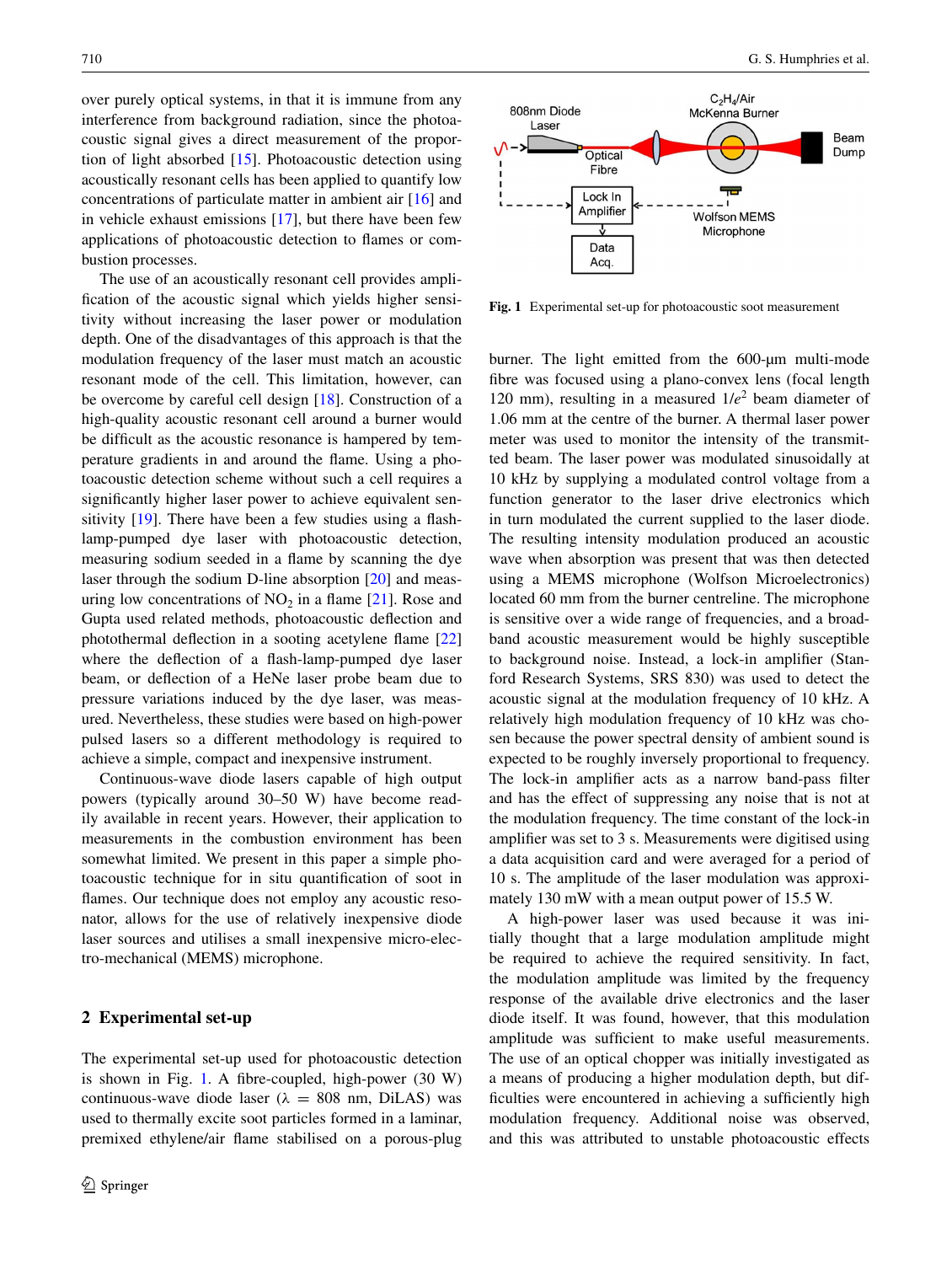generated at the detection frequency due to the laser heating the chopper blades.

The transverse profile of the laser beam was measured at several points along the beam path by translating a knife edge through the beam. The beam was measured to have a near-Gaussian intensity distribution. Although focused at the centre of the flame, the beam waist was nearly constant over the burner diameter, expanding out to a  $1/e^2$  beam diameter of 1.30 mm at the extremities of the flame.

The burner employed for this work used a stainless steel porous plug to produce a one-dimensional flame, with conditions varying only as a function of height above the burner. The premixed gas flow rates were based on the standard reference flame defined by the International LII Workshop [\[23](#page-6-22)] and the International Sooting Flame Workshop [[24\]](#page-6-23), but the flow rates were modified to maintain the specified mass flux for our burner which has a smaller plug diameter of 33 mm. The burner is water-cooled, and the flame is stabilised using a circular steel plate (38 mm in diameter and 31 mm thick) located 21 mm above the burner surface. A vertical translation mechanism was used to provide fine displacement of the burner with respect to the optical components. The flow rates of ethylene and air were measured using rotameters, whose calibration was independently verified in-house by comparison with Bronkhorst EL-Flow mass flow controllers. Pressure measurements were taken immediately downstream of the rotameters to rule out any effect of pressure on the flow measurements. Flames with equivalence ratio of 1.72, 1.90 and 2.15 were studied; in each case, the cold gas velocity at the burner surface was 5.82 cm/s (at 298 K and 1 atm).

The burner used in this work does not have a co-annular flow of air or inert gas to shield the flame. Careful efforts were therefore made to check that the flame was stable and free of radial gradients [[25\]](#page-6-24): this involved performing repeated LII measurements at the centreline of the burner as well as recording radial profiles of peak LII signal. The measured radial LII profile recorded at 15 mm above the burner in the  $\phi = 2.15$  $\phi = 2.15$  $\phi = 2.15$  flame is shown in Fig. 2. The standard deviation of the measurements is only 1.5 % of the mean over a 17-mm-wide region at the centre of the flame. This seems to suggest that the burner produces flames that are well approximated as one-dimensional at the centreline, despite being narrower than the standard McKenna burner. Interestingly, the flames studied here nevertheless displayed a stronger sooting tendency than ethylene– air flat flames of the same composition studied by other authors. The reasons for this are examined in the discussion section of this paper.

Calibration of the voltage produced by the lock-in amplifier to the soot volume fraction in the flame was achieved by directly measuring the extinction of the diode <span id="page-3-0"></span>**Fig. 2** Prompt LII signals recorded at 15 mm above the burner in the  $\phi = 2.15$  flame at a range of radial positions

laser as it is passed through the  $\phi = 2.15$  flame at 15 mm above the burner surface. To do this, a lower laser power of 2 W was used (the lowest power at which the laser output power was stable). The transmitted beam was sampled using a reflection from a quartz microscope slide, which was further attenuated by neutral density filters and focused onto a silicon photodiode. Repeated measurements were taken in the presence and absence of the flame. For the purpose of calculating the extinction coefficient, the radial soot distribution was assumed to have a top-hat profile with a diameter of 33 mm.

It was assumed that the extinction coefficient is equivalent to the absorption coefficient of the soot  $(k_{abs})$  [[26\]](#page-6-25) which can be related to the soot volume fraction  $(f_v)$  using the soot absorption function, *E*(*m*) as follows.

<span id="page-3-1"></span>
$$
k_{\rm ext} \approx k_{\rm abs} = f_{\rm v} \frac{6\pi E(m)}{\lambda} \tag{1}
$$

There is considerable uncertainty over the value of *E*(*m*), and it indeed may depend on soot maturity. A value of  $E(m) = 0.3 \pm 0.06$  is suggested by Schulz et al. [[23\]](#page-6-22) as being representative of the range of measured values. The soot volume fraction measured by extinction at 15 mm above the burner in the  $\phi = 2.15$  flame allows for the calibration of both the photoacoustic soot detection and the LII measurements.

<span id="page-3-2"></span>Laser-induced incandescence measurements were taken in the same burner to provide profiles of soot volume fraction to compare with the photoacoustic measurements. The LII measurements were taken using a Nd:YAG laser (1064 nm) with pulse duration of roughly 7 ns. A tophat spatial profile was formed using a 1-mm-diameter pinhole located 10 cm from the centre of the burner. The laser fluence of the top-hat beam was 480 mJ cm<sup>-2</sup>. The LII signal emitted at the centreline of the flame was collected on an axis perpendicular to the laser beam using a

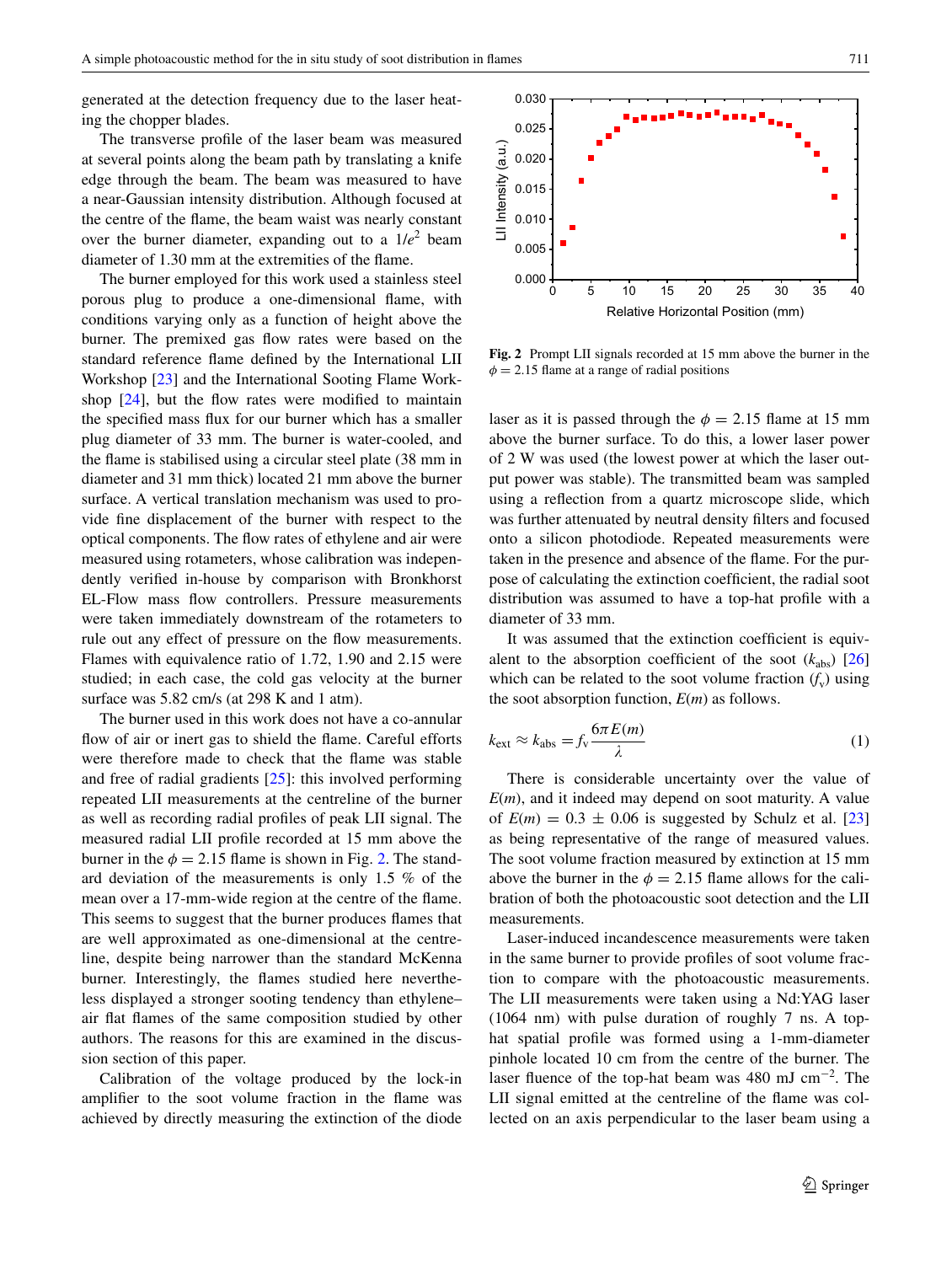photomultiplier tube (Hamamatsu R636-10) with an interference filter centred at 450 nm. Signals were averaged over 64 laser shots, and relative soot volume fraction profiles were obtained by evaluating the peak of the LII temporal profile.

#### **3 Experimental results**

<span id="page-4-0"></span>Measurements of the photoacoustic signal recorded for flames of three different equivalence ratios at several positions above the burner surface are shown in Fig. [3](#page-3-0). A background photoacoustic signal of 0.23 V was measured in the absence of the flame and has been subtracted from each data point. The photoacoustic measurements indicate that the onset of soot formation takes place at 7 mm above the burner surface. A high level of repeatability can be observed in the recorded measurements: the error bars represent the standard deviation calculated from three repeated height translations. A clear trend of increasing soot volume fraction can be observed as the flame becomes richer. Also shown in Fig. [3](#page-3-0) is an arrow indicating that visible radiation is first observed in the flame at a height of 5.5 mm above the burner surface. This threshold was determined by recording images of the flame using a digital SLR camera (Nikon) and plotting the intensities of the red pixels as a function of height above burner.

A thorough evaluation of the photoacoustic technique requires comparison to independent reference measurements performed in the same burner. Figure [4](#page-3-1) shows the comparison of the photoacoustic measurements with those recorded under the same burner conditions using LII with a 1064-nm pulsed Nd:YAG laser and a detection wavelength of 450 nm. The results of both techniques have been calibrated using the extinction measurements made with the same 808-nm diode laser (accordingly the PA and LII measurements have the same value at  $HAB = 15$  mm in the richest flame condition). The results obtained using the photoacoustic technique are in close agreement with those gained from LII with respect to the shapes of the profiles and the relative signal levels between the three flame conditions. Both techniques show a clear threshold at 7 mm above the burner surface where soot is first detected. This agreement seems to indicate that the absorption (and hence acoustic signal) is due to the particulate soot matter within the flame and not due to broadband absorption from large aromatic species that are formed slightly lower in the flame. The small increase in photoacoustic signal level close to the burner surface is due to burner surface being heated by the far field of the laser beam. The close agreement between the results indicates that any perturbation of the flame by the high-power cw laser appears to have little effect on the measured soot distribution.



**Fig. 3** Soot profiles obtained in an ethylene–air flat flame using photoacoustic detection. *Error bars* represent 1 standard deviation



**Fig. 4** Comparison of soot profiles obtained using photoacoustic and LII detection methods



**Fig. 5** Soot volume fraction measured photoacoustically at a range of equivalence ratios measured 14 mm above the burner surface

The photoacoustic signal was measured for a wider range of equivalence ratios at 14 mm above the burner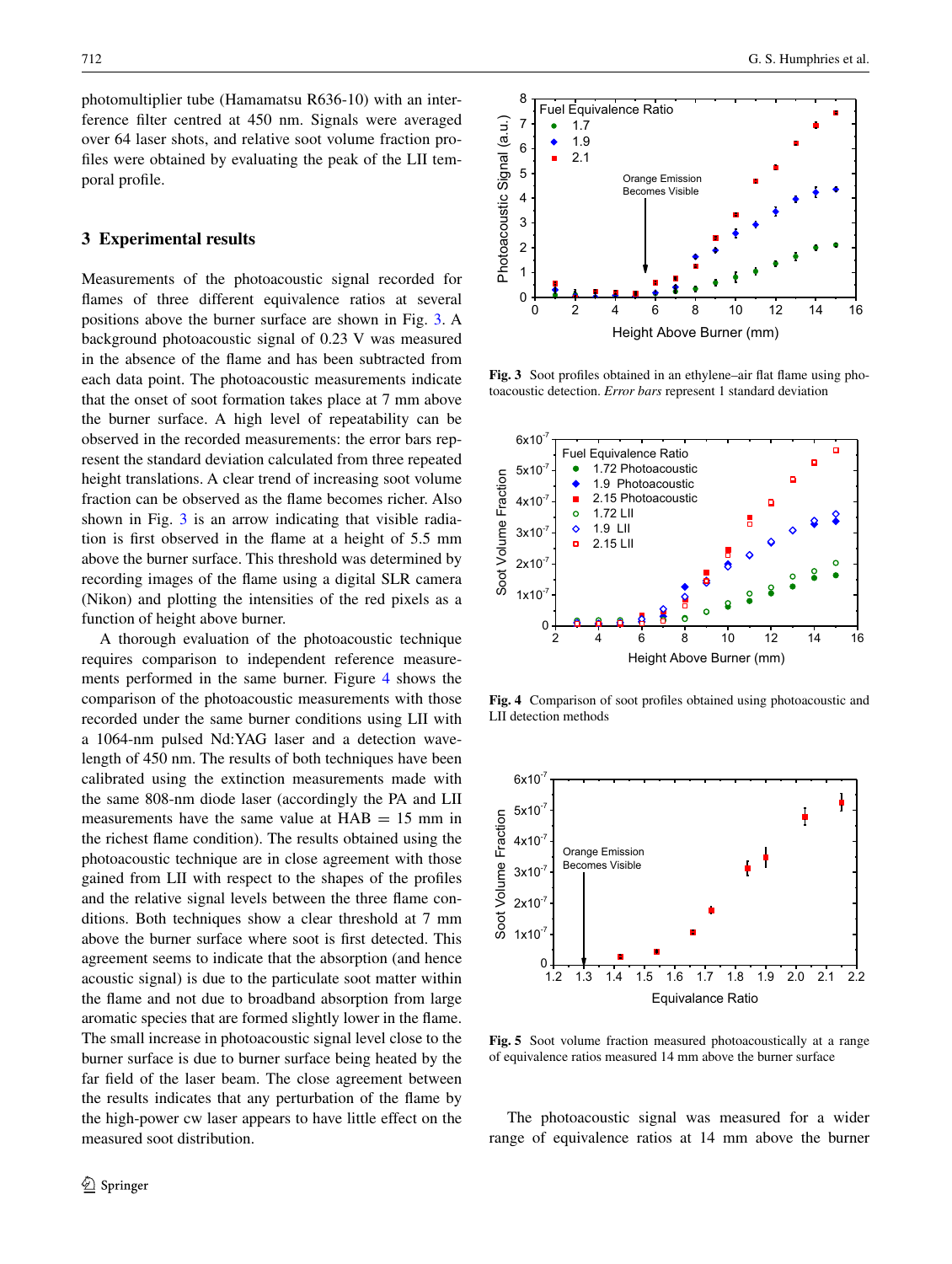

**Fig. 6** Results of translating the microphone away from the burner with a model inverse-square law drop off from the initial value

surface, and the results are shown in Fig. [5.](#page-3-2) This shows the expected trend of increasing soot volume fraction towards higher equivalence ratio. The photoacoustic measurements indicate a threshold for the onset of soot formation at a fuel equivalence ratio of approximately 1.4. This surprisingly low threshold for soot formation is discussed in detail in a later section. Also shown in Fig. [5](#page-3-2) is an arrow indicating that visible orange emission is first observed at an equivalence ratio of about 1.3. The appearance of visible emission both in slightly less rich flames and at somewhat lower height above burner than the onset of soot formation as determined by laser measurements is an interesting observation. The main purpose here, however, is to present the technique of photoacoustic soot measurement and to show the close agreement with LII.

The sensitivity of the photoacoustic soot measurements was estimated by taking repeated measurements at 3-s interval over a period of 150 s in the absence of the flame. The standard deviation of these repeated measurements was 0.0224 V. A limit of detection of 5 ppb of soot was thus calculated as three times the standard deviation of the blank measurement. The detection limit is therefore about 1 % of the maximum soot volume fraction measured in the flames studied here.

In order to confirm that the photoacoustic signal detected by the MEMS microphone had originated from the interaction of the laser with the flame, and not due to any ambient photoacoustic effects, the position of the microphone was translated on a horizontal axis perpendicular to the laser beam axis and signals were recorded at each location as described above. The results from this test are shown in Fig. [6](#page-4-0). The recorded signals follow an inverse-square relationship with distance from the source of the sound at the centre of the burner. This provides further evidence that the photoacoustic signal is generated solely within the flame.

#### **4 Discussion**

In introducing photoacoustic soot measurement, it is worthwhile to consider how various parameters may influence the technique. The laser-heated soot particles can be expected to thermally equilibrate with the local gas on a timescale that is very fast compared to the modulation period of  $100 \mu s$ . The laser therefore causes an increase in the local gas temperature along its length, where soot is present. The timescale for heat transfer away from this laser-heated zone, due to conduction and gas flow, is much slower. Modulation of the laser intensity at 10 kHz causes the temperature in the laser-heated zone to vary at the same frequency, leading to the photoacoustic signal. A number of factors may affect the signal generation process in ways that have not been studied in detail in this demonstration of the technique. These include, amongst others, the laser spatial profile, the flame temperature, the ambient pressure and the speed of sound in the surrounding gas. The effect of such issues on the LII technique has been the subject of previous research [[23\]](#page-6-22), and similar investigation would be required to fully assess the applicability of photoacoustic soot measurement.

It has been noted that the modulation amplitude for these experiments was limited by the bandwidth of the current controller and laser system. This leads to the possibility of performing photoacoustic soot detection with a much lower power diode laser and/or achieving greater sensitivity by increasing the modulation amplitude. The relationship between the amplitude of laser modulation and the photoacoustic signal requires further investigation, but the simplest possible assumption would be a linear proportionality. This would mean that similar sensitivity to that reported here could be achieved using a 130-mW diode laser modulated between zero and maximum power, which would significantly enhance the simplicity and practicality of the technique.

Various factors might be responsible for the slight differences in the soot volume fraction profiles recorded by the two techniques shown in Fig. [4](#page-3-1), including a deviation of about 5 % for some of the measurements in the  $\phi = 1.72$ flame. For example, it should be noted that photoacoustic soot detection is effectively a path-integrated technique and the signal will be generated wherever soot is present along the beam path. The flame is one-dimensional at the centreline, but minor differences in the radial soot profile at the periphery could potentially have a minor influence on any path-integrated technique. The distance from the source of sound to the microphone differs slightly along the pathlength, and the effect of this on the signal generation process may merit further investigation. Nevertheless, the one-dimensional nature of this measurement technique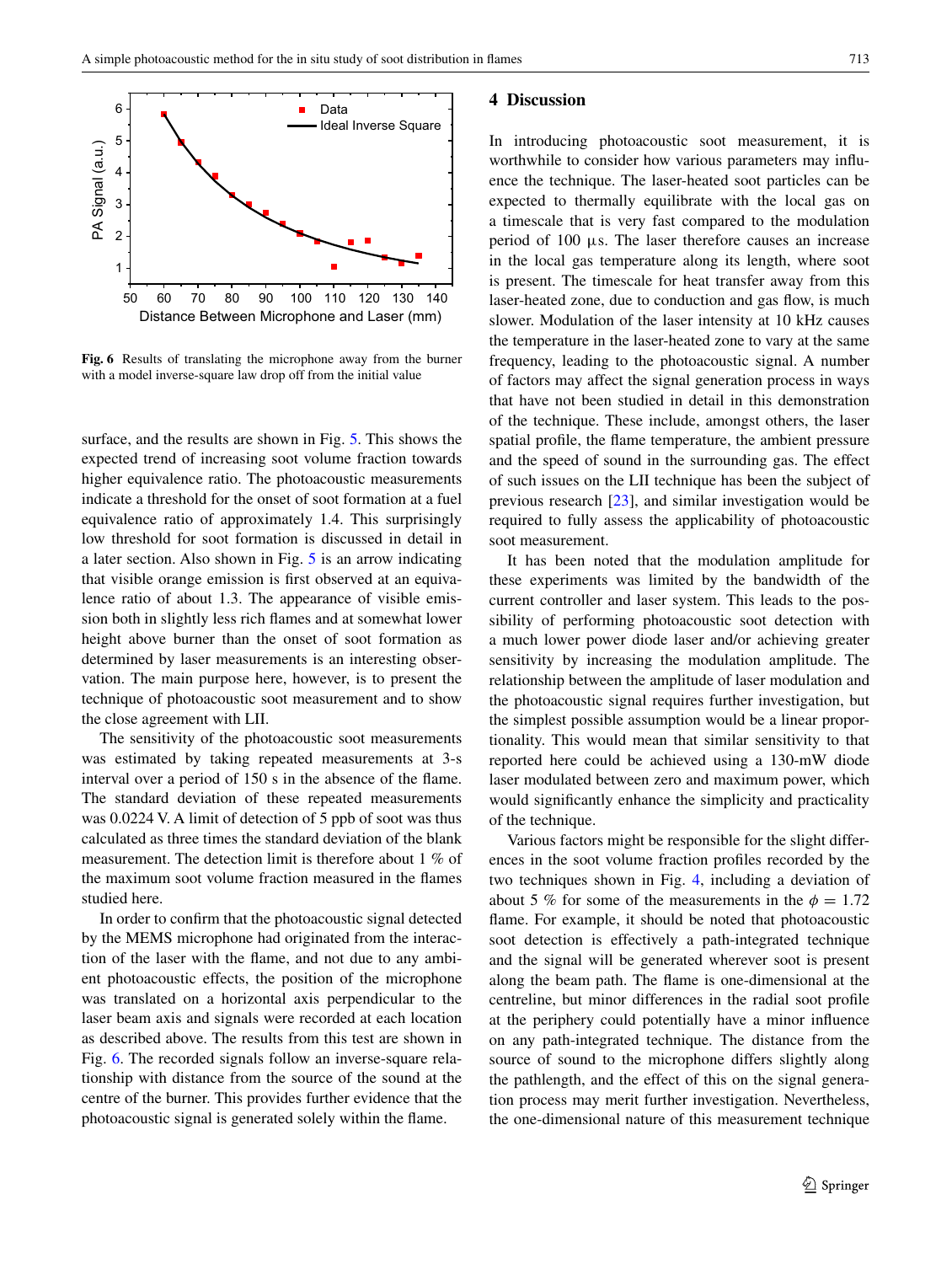should not be viewed as a critical limitation since this is an inherent feature of absorption spectroscopy, which has found very widespread application to combustion diagnostics [\[27](#page-6-26), [28\]](#page-6-27). Tomographic methods are sometimes used to extract spatially precise information from absorption measurements [[29,](#page-6-28) [30\]](#page-6-29), and it is possible that similar approaches could also be applied to photoacoustic data.

<span id="page-6-12"></span>The lock-in amplifier time constant of 3 s and signal averaging time of 10 s were chosen because the measurements were being taken in a stable laminar flame. The operating principle of the lock-in amplifier requires the time constant to be many times greater than the period of the laser modulation waveform. Further work would be required to assess the feasibility of performing measurements with higher temporal resolution; increased modulation amplitude may help to allow faster measurements to be made. Whilst this may well allow the study of timedependent flame behaviour, we make no claim that the technique in its present configuration could be capable of resolving the timescales and length scales of relevance in turbulent flames. Another feature of practical combustion systems is a high level of ambient sound. The applicability of photoacoustic soot measurements in such noisy environments is yet to be tested.

<span id="page-6-13"></span><span id="page-6-5"></span><span id="page-6-4"></span><span id="page-6-3"></span><span id="page-6-2"></span><span id="page-6-1"></span><span id="page-6-0"></span>Absorption of laser light by gas-phase species may be another source of potential uncertainty in photoacoustic soot measurement. As described above, the photoacoustic signal was measured in the absence of the flame and the background signal (which is thought to arise largely from laser heating of the beam dump) was subtracted from the flame measurements. Absorption by gas molecules in the flame could nevertheless act as a source of interference to the photoacoustic measurement. Large aromatic structures may possibly exhibit weak absorption even at wavelengths as long as 808 nm and thus make a small contribution to the photoacoustic signal. This effect could be minimised by using a longer excitation wavelength to make absorption by aromatic species less likely.

<span id="page-6-8"></span><span id="page-6-7"></span><span id="page-6-6"></span>As described above, the soot profiles recorded both by photoacoustic measurement and by LII have been calibrated by an extinction measurement. Calibration of soot volume fraction measurements by extinction is fairly wide-spread in the recent literature [\[9](#page-6-6), [31\]](#page-6-30), but some aspects deserve further discussion. The uncertainty in the value of *E*(*m*) has already been mentioned and has an influence on the absolute accuracy of the calibration. Additionally, the particle size and physical properties of soot may change as a function of height above burner. In particular, a variation of *E*(*m*) with vertical position has been noted in ethylene–air flat flames by other authors [\[32](#page-6-31), [33](#page-6-32)]. Since both the prompt LII and the photoacoustic measurement generate a signal that is dependent on the absorption of laser light by soot, such variation in *E*(*m*) may introduce experimental <span id="page-6-11"></span><span id="page-6-10"></span><span id="page-6-9"></span>errors in each technique. A wider variation of physical properties would be expected when comparing soot in different types of flames, in engine exhausts and in the atmosphere. The photoacoustic technique would therefore require specific calibration for any such applications.

<span id="page-6-26"></span><span id="page-6-25"></span><span id="page-6-24"></span><span id="page-6-23"></span><span id="page-6-22"></span><span id="page-6-21"></span><span id="page-6-20"></span><span id="page-6-19"></span><span id="page-6-18"></span><span id="page-6-17"></span><span id="page-6-16"></span><span id="page-6-15"></span><span id="page-6-14"></span>An interesting feature of the experimental results is that the soot volume fractions are considerably higher than those previously observed on McKenna burners under equivalent conditions [\[31](#page-6-30), [34\]](#page-6-33). The threshold equivalence ratio for soot formation in our flames is also much lower. The reasons for this discrepancy were studied by using a second burner with a diameter of 64 mm. This burner consists of a water-cooled brass plate drilled with capillary holes [\[35](#page-6-34)] instead of a porous plug. A steel plate (64 mm wide and 34 mm high) was located 21 mm above the burner surface. The  $\phi = 1.72$  flame was tested on this burner with the flow rates scaled to achieve the same cold gas velocity. It was visibly apparent that the soot volume fraction was much lower in the larger burner, despite having the same feed gas composition. The gas temperature was measured at 7 mm above each burner at the centreline of the flame using an R-type thermocouple with bead diameter 0.5 mm (Omega P13R-020-8). The temperature was about 100 K lower for the narrower burner, which may provide an explanation for the higher rate of soot formation. The gas temperature was also measured near to the stabilisation plate in each burner, and again the temperature was lower in the narrower burner. This may indicate that heat transfer to the stabilisation plate could play a role in determining the temperature profile and thus the soot volume fraction in this type of flame, and we intend to study this effect further in future.

## <span id="page-6-34"></span><span id="page-6-33"></span><span id="page-6-32"></span><span id="page-6-31"></span><span id="page-6-30"></span><span id="page-6-29"></span><span id="page-6-28"></span><span id="page-6-27"></span>**5 Conclusions**

We have demonstrated the use of a simple, easy to implement, photoacoustic technique for in situ measurement of soot profiles in a porous-plug flat-flame burner. The photoacoustic measurements compare well to those made using the well-established LII technique, producing repeatable measurements across a range of flame conditions. The simplicity and low cost of photoacoustic soot detection using fibre-coupled cw-diode lasers may make it an attractive alternative for certain applications where the degree of spatial resolution required does not preclude path-integrated measurement techniques. There is scope to improve the technique using a laser capable of achieving a higher modulation depth at the required frequency. This may permit the same measurements to be made at far lower average power and would therefore allow the use of more standard diode lasers that are widely used for combustion diagnostics.